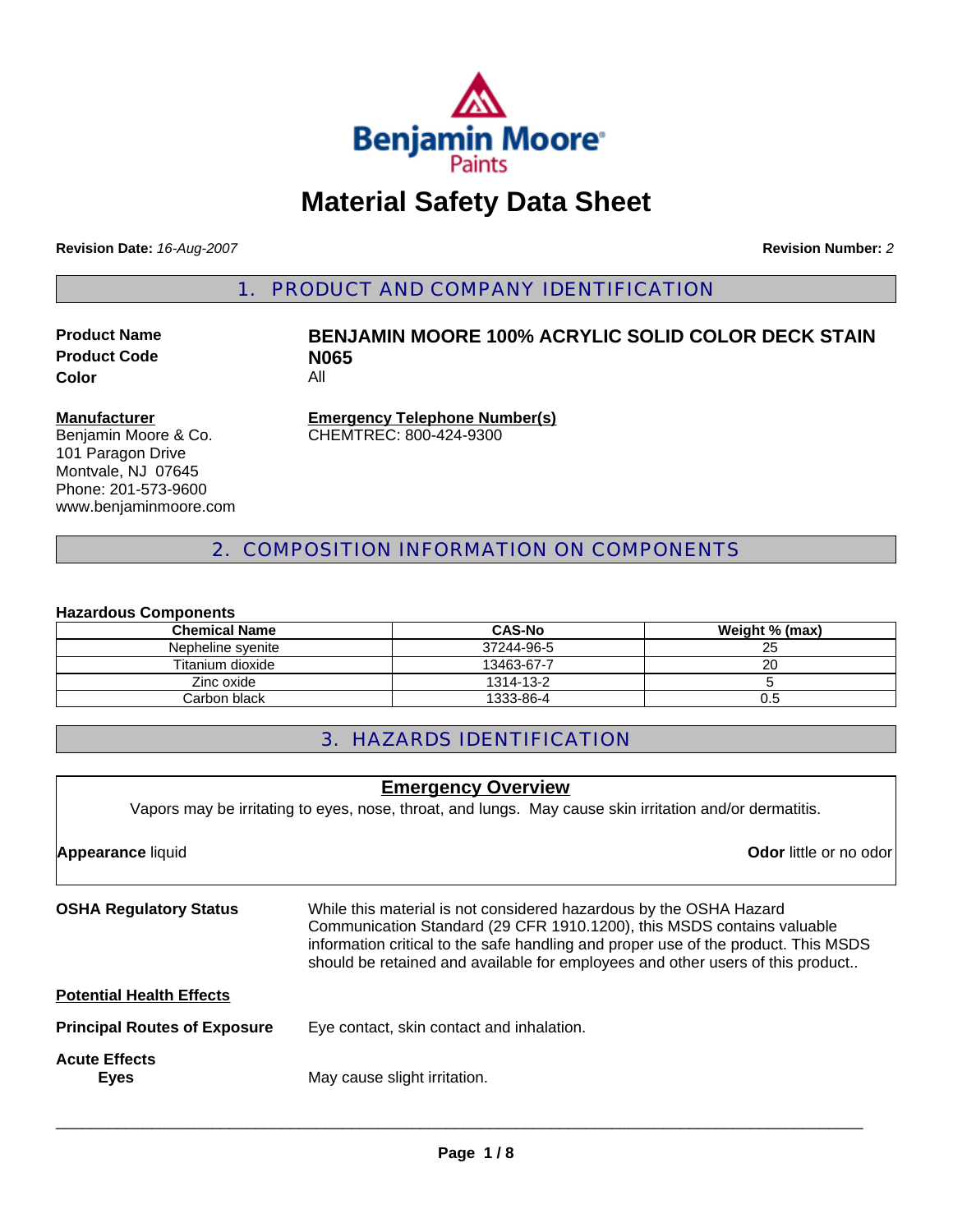| <b>Skin</b><br><b>Inhalation</b><br>Ingestion                                                                                                                                   |                                                          |                        | Substance may cause slight skin irritation.<br>May cause irritation of respiratory tract.<br>Ingestion may cause gastrointestinal irritation, nausea, vomiting and diarrhea. |          |  |  |
|---------------------------------------------------------------------------------------------------------------------------------------------------------------------------------|----------------------------------------------------------|------------------------|------------------------------------------------------------------------------------------------------------------------------------------------------------------------------|----------|--|--|
| <b>Chronic Effects</b>                                                                                                                                                          |                                                          |                        | Repeated contact may cause allergic reactions in very susceptible persons.                                                                                                   |          |  |  |
|                                                                                                                                                                                 | See Section 11 for additional Toxicological information. |                        |                                                                                                                                                                              |          |  |  |
|                                                                                                                                                                                 | <b>Aggravated Medical Conditions</b>                     | None known             |                                                                                                                                                                              |          |  |  |
| HMIS                                                                                                                                                                            | Health: 1*                                               | <b>Flammability: 0</b> | <b>Reactivity: 0</b>                                                                                                                                                         | $PPE: -$ |  |  |
| <b>HMIS Legend</b><br>0 - Minimal Hazard<br>1 - Slight Hazard<br>2 - Moderate Hazard<br>3 - Serious Hazard<br>4 - Severe Hazard<br>* - Chronic Hazard<br>handling instructions. | X - Consult your supervisor or S.O.P. for "Special"      |                        |                                                                                                                                                                              |          |  |  |

 $\Box$ 

*Note: The PPE rating has intentionally been left blank. Choose appropriate PPE that will protect employees from the hazards the material will present under the actual normal conditions of use.*

*Caution: HMIS® ratings are based on a 0-4 rating scale, with 0 representing minimal hazards or risks, and 4 representing significant hazards or risks. Although HMIS® ratings are not required on MSDSs under 29 CFR 1910.1200, Benjamin Moore & Co., has choosen to provide them. HMIS® ratings are to be used only in conjunction with a fully implemented HMIS® program by workers who have received appropriate HMIS® training. HMIS® is a registered trade and service mark of the NPCA. HMIS® materials may be purchased exclusively from J. J. Keller (800) 327-6868.*

#### 4. FIRST AID MEASURES

| <b>General Advice</b>     | No hazards which require special first aid measures.                                               |  |
|---------------------------|----------------------------------------------------------------------------------------------------|--|
| <b>Eye Contact</b>        | Rinse thoroughly with plenty of water for at least 15 minutes and consult a physician.             |  |
| <b>Skin Contact</b>       | Wash off immediately with soap and plenty of water removing all contaminated<br>clothes and shoes. |  |
| <b>Inhalation</b>         | Move to fresh air. If symptoms persist, call a physician.                                          |  |
| Ingestion                 | Clean mouth with water and afterwards drink plenty of water. Consult a physician if<br>necessary.  |  |
| <b>Notes To Physician</b> | Treat symptomatically                                                                              |  |

# 5. FIRE-FIGHTING MEASURES

| <b>Suitable Extinguishing Media</b>                                                                           | Use extinguishing measures that are appropriate to local<br>circumstances and the surrounding environment. |
|---------------------------------------------------------------------------------------------------------------|------------------------------------------------------------------------------------------------------------|
| Protective Equipment And Precautions For Firefighters As in any fire, wear self-contained breathing apparatus | pressure-demand, MSHA/NIOSH (approved or equivalent)<br>and full protective gear.                          |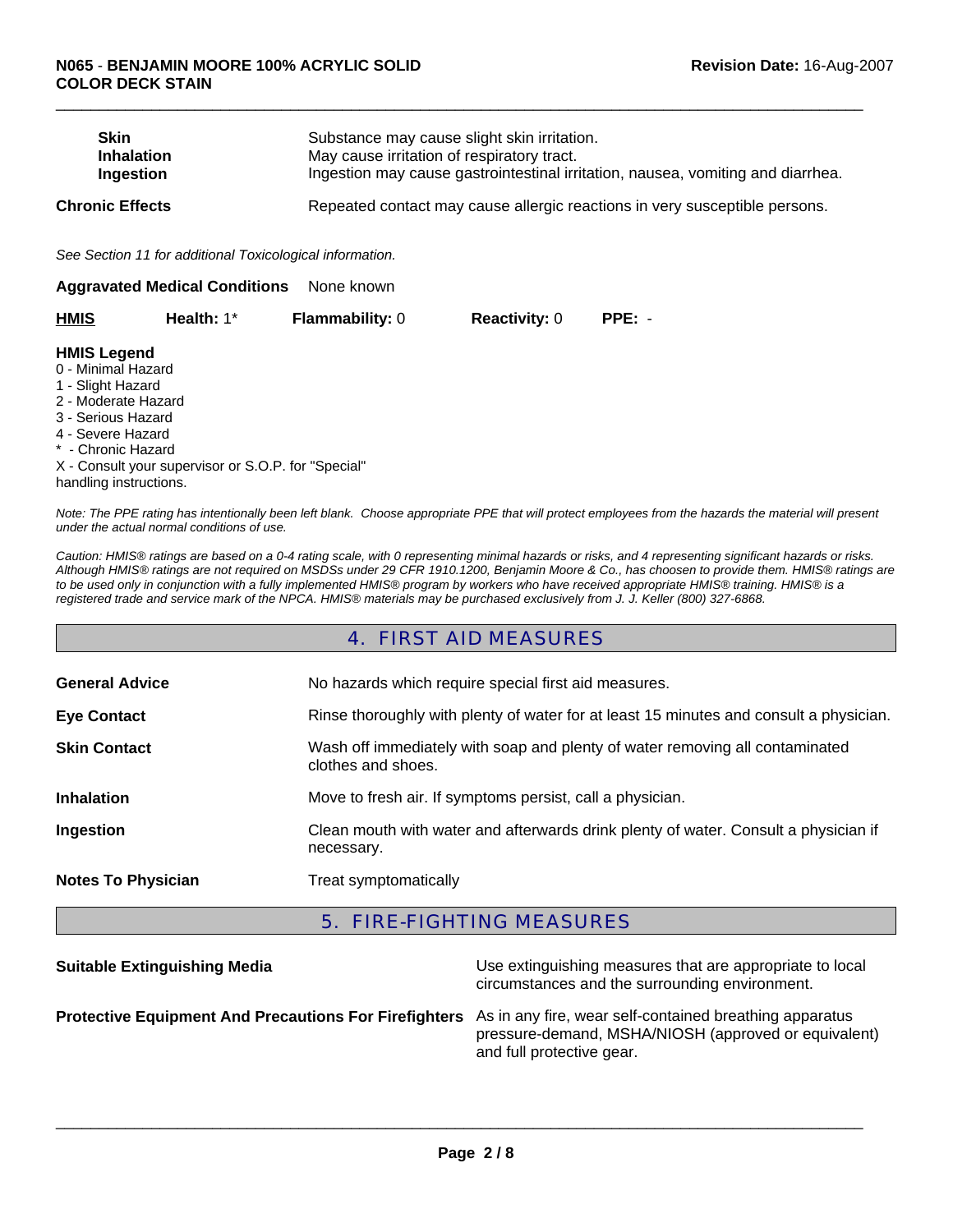| <b>Specific Hazards Arising From The Chemical</b>                                                 | Closed containers may rupture if exposed to fire or extreme<br>heat. |
|---------------------------------------------------------------------------------------------------|----------------------------------------------------------------------|
| <b>Sensitivity To Mechanical Impact</b>                                                           | No.                                                                  |
| <b>Sensitivity To Static Discharge</b>                                                            | No.                                                                  |
| <b>Flash Point Data</b><br>Flash Point (°F)<br>Flash Point (°C)<br><b>Flash Point Method</b>      | Not applicable<br>Not applicable<br>Not applicable                   |
| <b>Flammability Limits In Air</b><br><b>Lower Explosion Limit</b><br><b>Upper Explosion Limit</b> | Not applicable<br>Not applicable                                     |
| <b>NFPA</b><br>Health: 1<br><b>Flammability: 0</b>                                                | <b>Instability: 0</b><br><b>Special: Not Applicable</b>              |

 $\Box$ 

#### **NFPA Legend**

- 0 Not Hazardous
- 1 Slightly
- 2 Moderate
- 3 High
- 4 Severe

*The ratings assigned by Benjamin Moore & Co. are only suggested ratings, the contractor/employer has ultimate responsibilities for NFPA ratings where this system is used.*

*Additional information regarding the NFPA rating system is available from the National Fire Protection Agency (NFPA) at www.nfpa.org.*

# 6. ACCIDENTAL RELEASE MEASURES

| <b>7. HANDLING AND STORAGE</b>   |                                                                                                      |  |
|----------------------------------|------------------------------------------------------------------------------------------------------|--|
| <b>Other Information</b>         | None known                                                                                           |  |
| <b>Methods For Clean-Up</b>      | Soak up with inert absorbent material. Sweep up and shovel into suitable containers<br>for disposal. |  |
| <b>Environmental Precautions</b> | Prevent further leakage or spillage if safe to do so.                                                |  |
| <b>Personal Precautions</b>      | Avoid contact with skin, eyes and clothing. Ensure adequate ventilation.                             |  |

**Handling Avoid contact with skin, eyes and clothing. Avoid breathing vapors, spray mists or and primal proportional and the Australian Distribution of the Australian Distribution Australian Distribution Museum Distribut** sanding dust. In case of insufficient ventilation, wear suitable respiratory equipment.

#### **Storage** Keep container tightly closed. Keep out of the reach of children.

# 8. EXPOSURE CONTROLS / PERSONAL PROTECTION

#### **Exposure Limits**

\_\_\_\_\_\_\_\_\_\_\_\_\_\_\_\_\_\_\_\_\_\_\_\_\_\_\_\_\_\_\_\_\_\_\_\_\_\_\_\_\_\_\_\_\_\_\_\_\_\_\_\_\_\_\_\_\_\_\_\_\_\_\_\_\_\_\_\_\_\_\_\_\_\_\_\_\_\_\_\_\_\_\_\_\_\_\_\_\_\_\_\_\_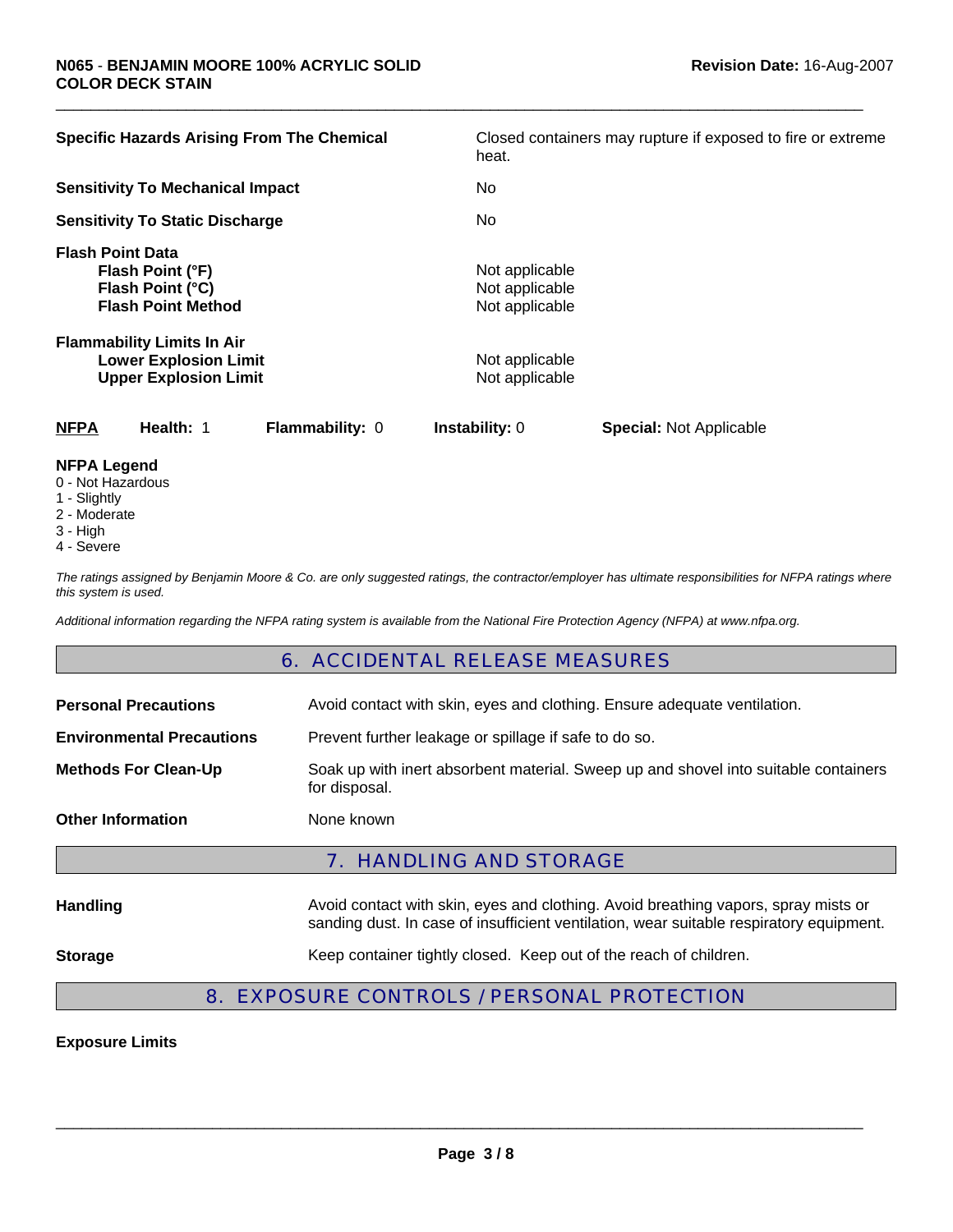#### **Hazardous Components**

| <b>Chemical Name</b> | <b>ACGIH</b>                                                                               | <b>OSHA</b>                                                                                                           |
|----------------------|--------------------------------------------------------------------------------------------|-----------------------------------------------------------------------------------------------------------------------|
| Nepheline syenite    | N/E                                                                                        | PEL 5 $mg/m3$ Total dust                                                                                              |
| Titanium dioxide     | TWA: $10 \text{ ma/m}^3$                                                                   | PEL 15 mg/m <sup>3</sup> Total dust.                                                                                  |
| Zinc oxide           | TWA: 2 mg/m <sup>3</sup> Respirable fraction.<br>10 mg/m <sup>3</sup> Respirable fraction. | PEL 5 mg/m <sup>3</sup> Fume.<br>PEL 5 mg/m <sup>3</sup> Respirable fraction.<br>PEL 15 mg/m <sup>3</sup> Total dust. |
| Carbon black         | TWA: $3.5 \text{ mg/m}^3$                                                                  | PEL 3.5 mg/m <sup>3</sup>                                                                                             |

 $\Box$ 

#### **Legend**

ACGIH - American Conference of Governmental Industrial Hygienists Exposure Limits OSHA - Occupational Safety & Health Administration Exposure Limits N/E - Not Established

| <b>Engineering Measures</b>                                                                                                   | Ensure adequate ventilation, especially in confined areas.                                                                                                  |  |
|-------------------------------------------------------------------------------------------------------------------------------|-------------------------------------------------------------------------------------------------------------------------------------------------------------|--|
| <b>Personal Protective Equipment</b><br><b>Eye/Face Protection</b><br><b>Skin Protection</b><br><b>Respiratory Protection</b> | Safety glasses with side-shields.<br>Protective gloves and impervious clothing.<br>In case of insufficient ventilation wear suitable respiratory equipment. |  |
| <b>Hygiene Measures</b>                                                                                                       | Avoid contact with skin, eyes and clothing. Remove and wash contaminated clothing<br>before re-use. Wash thoroughly after handling.                         |  |

# 9. PHYSICAL AND CHEMICAL PROPERTIES

| Appearance<br>Odor<br>Density (Ibs/gal)<br><b>Specific Gravity</b><br>рH<br><b>Viscosity (centistokes)</b><br><b>Evaporation Rate</b><br><b>Vapor Pressure</b><br><b>Vapor Density</b><br>Wt. % Solids<br>Vol. % Solids | liquid<br>little or no odor<br>10.39<br>1.25<br>Not available<br>Not available<br>Not available<br>Not available<br>Not available<br>$35.6 - 56.1$<br>$25.9 - 38.8$ |
|-------------------------------------------------------------------------------------------------------------------------------------------------------------------------------------------------------------------------|---------------------------------------------------------------------------------------------------------------------------------------------------------------------|
| Wt. % Volatiles                                                                                                                                                                                                         | 43.9 - 64.4                                                                                                                                                         |
| <b>Vol. % Volatiles</b>                                                                                                                                                                                                 | $61.2 - 74.1$                                                                                                                                                       |
| $VOC$ (g/L)                                                                                                                                                                                                             | < 250.0                                                                                                                                                             |
| <b>Boiling Point (°F)</b>                                                                                                                                                                                               | 212                                                                                                                                                                 |
| <b>Boiling Point (°C)</b>                                                                                                                                                                                               | 100                                                                                                                                                                 |
| <b>Freezing Point (°F)</b>                                                                                                                                                                                              | 32                                                                                                                                                                  |
| <b>Freezing Point (°C)</b>                                                                                                                                                                                              | 0                                                                                                                                                                   |
| Flash Point (°F)                                                                                                                                                                                                        | Not applicable                                                                                                                                                      |
| Flash Point (°C)                                                                                                                                                                                                        | Not applicable                                                                                                                                                      |
| <b>Flash Point Method</b>                                                                                                                                                                                               | Not applicable                                                                                                                                                      |
| <b>Upper Explosion Limit</b>                                                                                                                                                                                            | Not available                                                                                                                                                       |
| <b>Lower Explosion Limit</b>                                                                                                                                                                                            | Not available                                                                                                                                                       |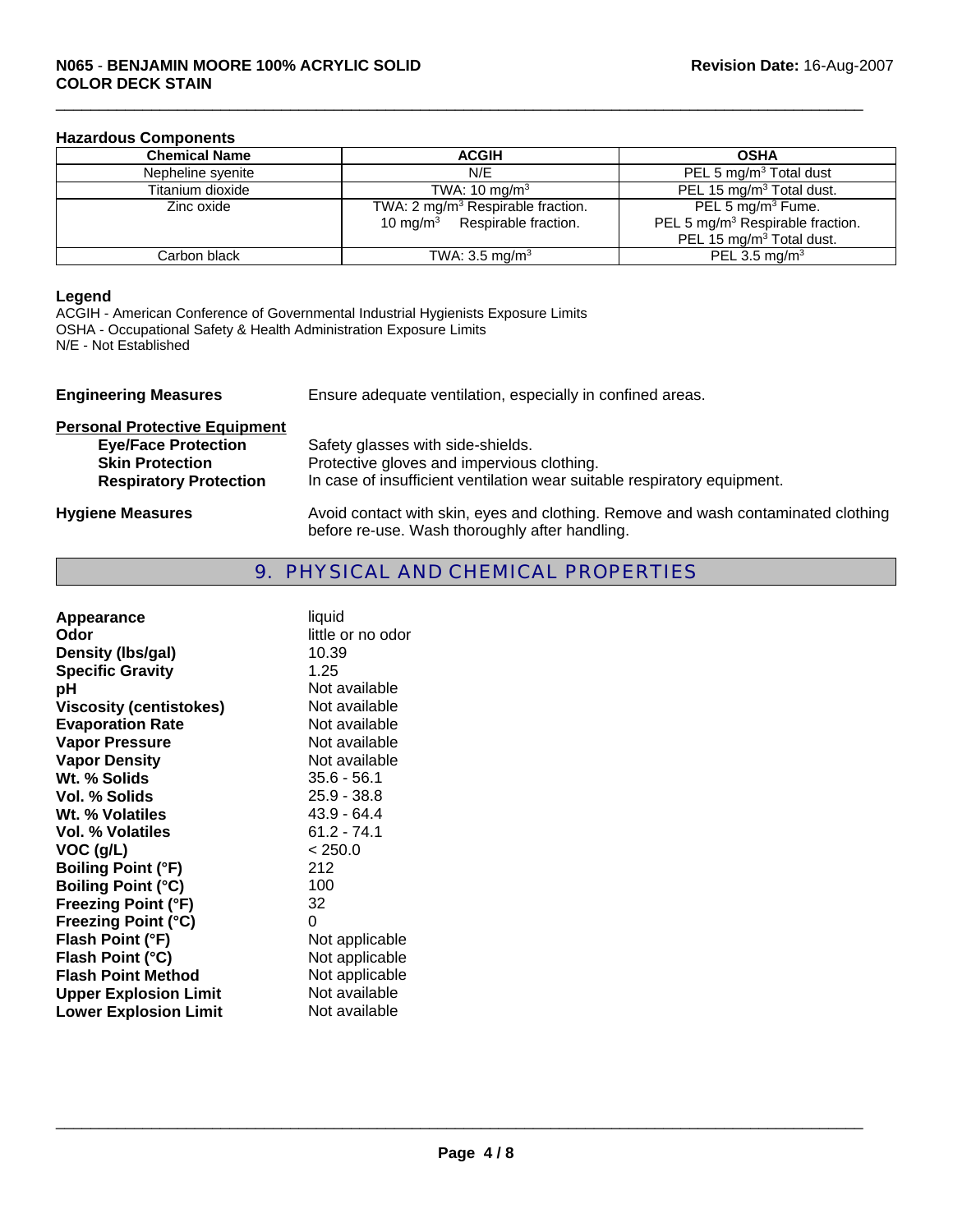# 10. STABILITY AND REACTIVITY

 $\Box$ 

| <b>Chemical Stability</b>                 | Stable under normal conditions.          |
|-------------------------------------------|------------------------------------------|
| <b>Conditions To Avoid</b>                | Prevent from freezing                    |
| <b>Incompatible Materials</b>             | No materials to be especially mentioned. |
| <b>Hazardous Decomposition Products</b>   | None under normal use.                   |
| <b>Possibility Of Hazardous Reactions</b> | None under normal conditions of use.     |

### 11. TOXICOLOGICAL INFORMATION

#### **Acute Toxicity**

**Product** No information available

#### **Component**

Titanium dioxide LC50 Inhalation (Dust):  $> 6.82$  mg/L (Rat, 4 hr.) LD50 Oral: > 24000 mg/kg (Rat) LD50 Dermal:  $> 10000$  mg/m<sup>3</sup> (Rabbit)

Zinc oxide LD50 Oral: > 8437 mg/kg (Rat) LC50 Inhalation (Dust):  $> 5700$  mg/m<sup>3</sup> (Rat, 4 hr.)

LD50 Oral: > 15400 mg/kg (Rat) LD50 Dermal: > 3000 mg/kg (Rabbit) Carbon black

#### **Chronic Toxicity**

#### **Carcinogenicity**

*The information below indicates whether each agency has listed any ingredient as a carcinogen:*

| <b>Chemical Name</b> | <b>ACGIH</b> | <b>IARC</b> | <b>NTP</b> | <b>OSHA</b><br>Carcinogen |
|----------------------|--------------|-------------|------------|---------------------------|
|                      |              | 2B Possible |            |                           |
| Titanium dioxide     |              | carcinogen. |            |                           |
|                      |              | 2B Possible |            |                           |
| Carbon black         |              | carcinogen. |            |                           |

#### **Legend**

ACGIH - American Conference of Governmental Industrial Hygienists IARC - International Agency for Research on Cancer NTP - National Toxicity Program OSHA - Occupational Safety & Health Administration

\_\_\_\_\_\_\_\_\_\_\_\_\_\_\_\_\_\_\_\_\_\_\_\_\_\_\_\_\_\_\_\_\_\_\_\_\_\_\_\_\_\_\_\_\_\_\_\_\_\_\_\_\_\_\_\_\_\_\_\_\_\_\_\_\_\_\_\_\_\_\_\_\_\_\_\_\_\_\_\_\_\_\_\_\_\_\_\_\_\_\_\_\_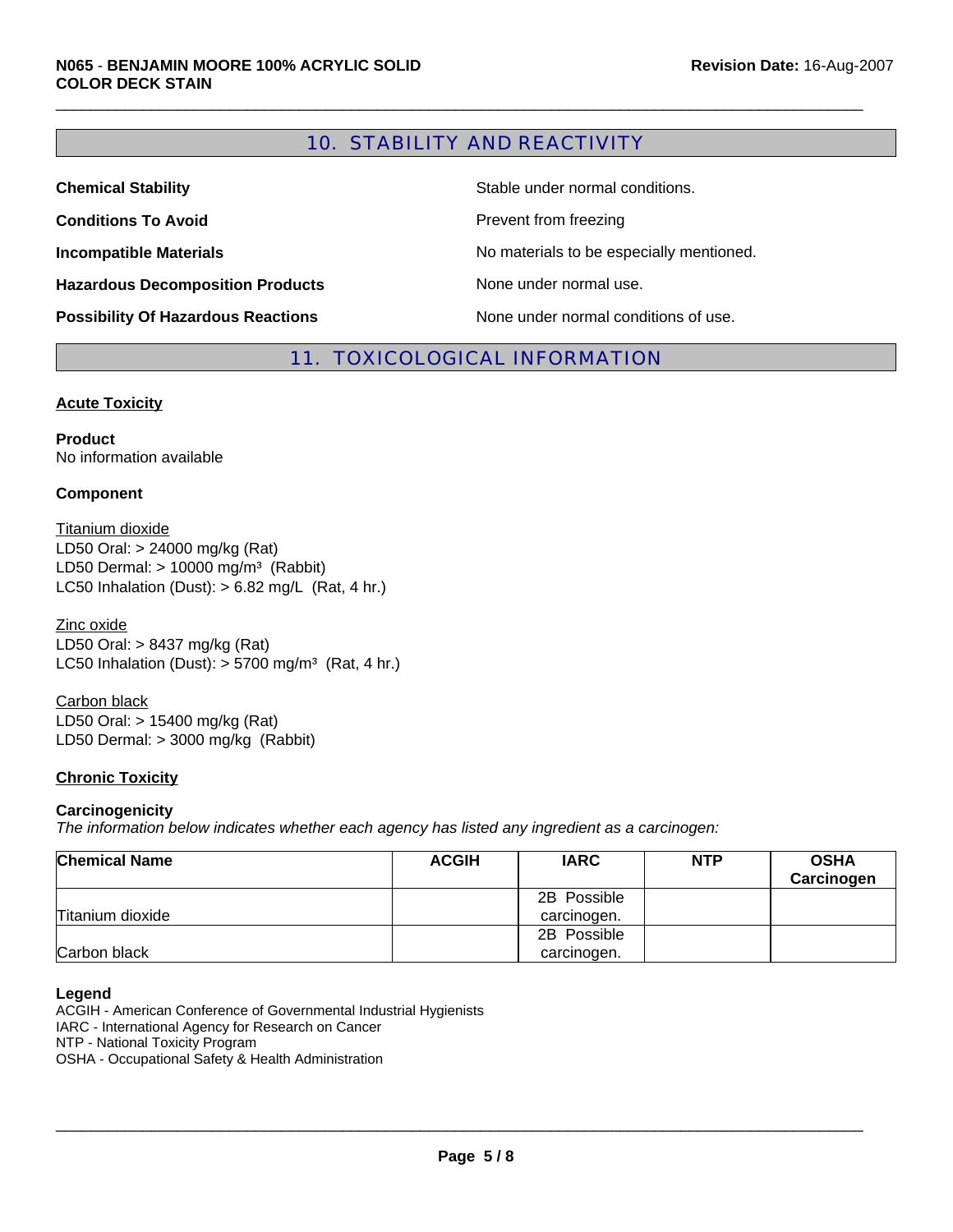# 12. ECOLOGICAL INFORMATION

 $\Box$ 

#### **Ecotoxicity Effects**

**Product** Acute Toxicity to Fish No information available

Acute Toxicity to Aquatic Invertebrates No information available

Acute Toxicity to Aquatic Plants No information available

**Component** Acute Toxicity to Fish No information available

Titanium dioxide LC50: >1000 mg/L (Fathead Minnow - 96 hr.)

Acute Toxicity to Aquatic Invertebrates No information available

Acute Toxicity to Aquatic Plants No information available

# 13. DISPOSAL CONSIDERATIONS

**Waste Disposal Method** Dispose of in accordance with federal, state, and local regulations. Dry, empty containers may be recycled in a can recycling program. Local requirements may vary, consult your sanitation department or state-designated environmental protection agency for more disposal options.

|             | <b>14. TRANSPORT INFORMATION</b>  |
|-------------|-----------------------------------|
| <b>DOT</b>  | Not regulated                     |
| ICAO / IATA | Not regulated                     |
| IMDG / IMO  | Not regulated                     |
|             | <b>15. REGULATORY INFORMATION</b> |

# **International Inventories**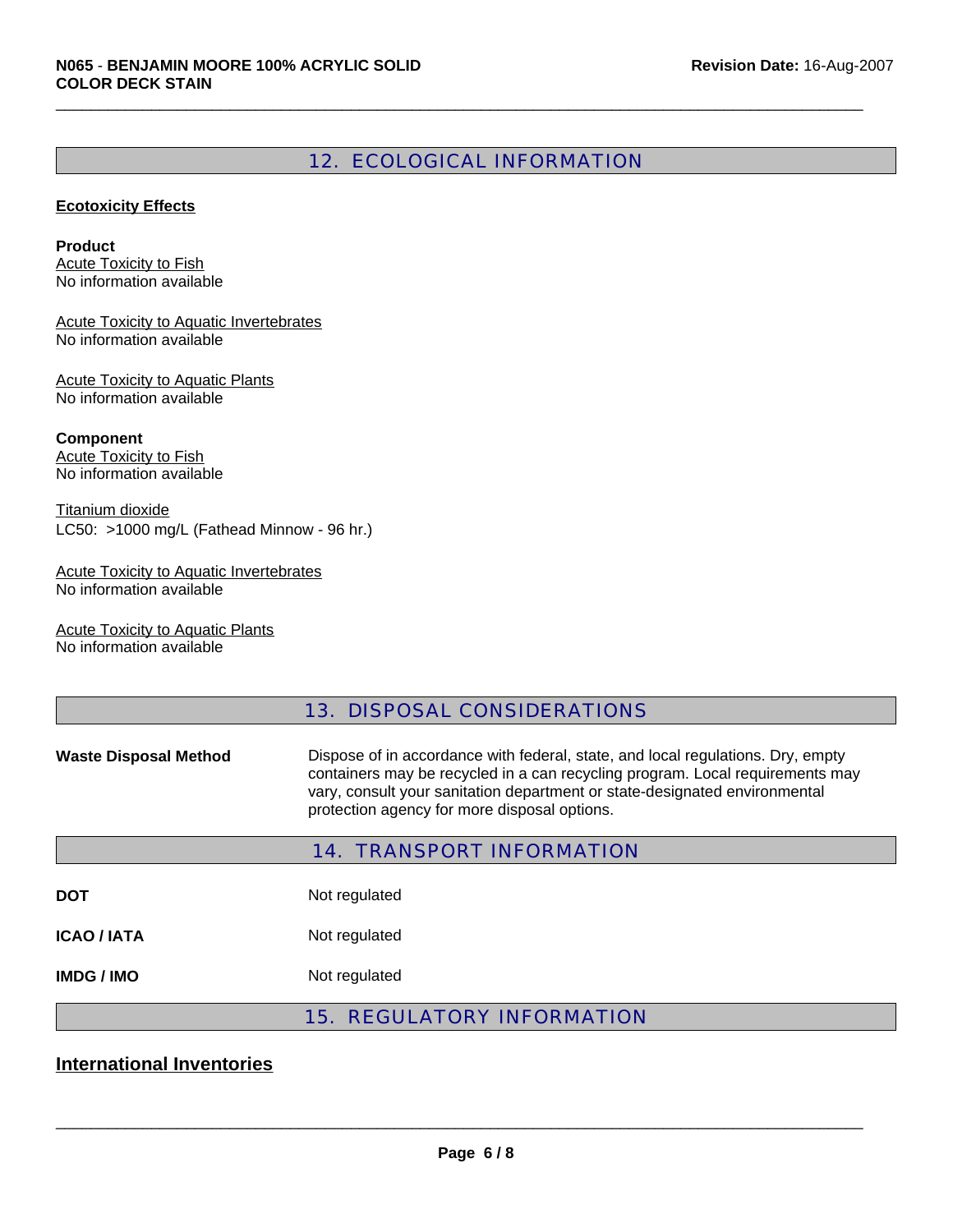# 15. REGULATORY INFORMATION

 $\Box$ 

| <b>United States TSCA</b> | Yes - All components are listed or exempt. |
|---------------------------|--------------------------------------------|
| <b>Canada DSL</b>         | Yes - All components are listed or exempt. |

## **Federal Regulations**

#### **SARA 311/312 hazardous categorization**

| Acute Health Hazard               | N٥  |
|-----------------------------------|-----|
| Chronic Health Hazard             | Yes |
| Fire Hazard                       | N٥  |
| Sudden Release of Pressure Hazard | N٥  |
| <b>Reactive Hazard</b>            | N٥  |

#### **SARA 313**

Section 313 of Title III of the Superfund Amendments and Reauthorization Act of 1986 (SARA). This product contains a chemical or chemicals which are subject to the reporting requirements of the Act and Title 40 of the Code of Federal Regulations, Part 372:

| <b>Chemical Name</b> | <b>CAS-No</b> | Weight % (max) |
|----------------------|---------------|----------------|
| Zinc oxide           | 1314-13-2     |                |

*This product may contain trace amounts of (other) SARA reportable chemicals. Contact Benjamin Moore & Co. for further information.*

#### **Clean Air Act, Section 112 Hazardous Air Pollutants (HAPs) (see 40 CFR 61)**

This product contains the following HAPs:

*This product may contain trace amounts of (other) HAPs chemicals. Contact Benjamin Moore & Co. for further information.*

# **State Regulations**

#### **California Proposition 65**

*This product may contain small amounts of materials known to the state of California to cause cancer or reproductive harm.*

#### **State Right-to-Know**

| <b>Chemical Name</b> | <b>Massachusetts</b> | <b>New Jersey</b> | Pennsylvania | Louisiana | <b>Rhode Island</b> |
|----------------------|----------------------|-------------------|--------------|-----------|---------------------|
| Titanium dioxide     |                      |                   |              |           |                     |
| Zinc oxide           |                      |                   |              |           |                     |
| Carbon black         |                      |                   |              |           |                     |

#### **Legend**

X - Listed